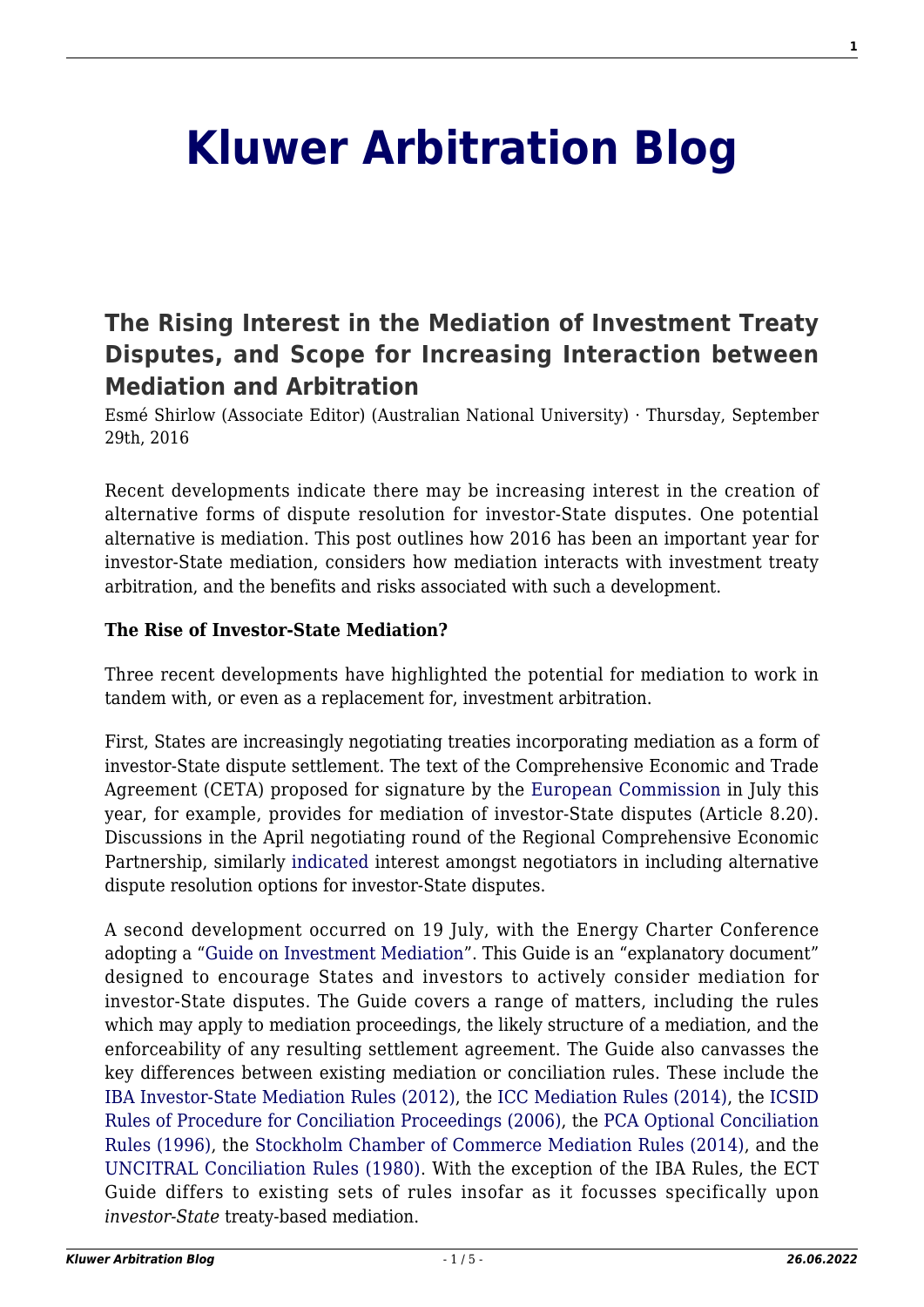Finally, a further development occurred in August, when [IAReporter](http://www.iareporter.com/articles/in-an-apparent-first-investor-and-host-state-agree-to-try-mediation-under-iba-rules-to-resolve-an-investment-treaty-dispute/) broke news of an "apparent first" investor-State mediation. The dispute, between the Philippines and a French company, was filed under an investment treaty and is being conducted under the IBA Rules.

#### **Distinguishing Mediation from other forms of Dispute Settlement**

[Article 33](https://treaties.un.org/doc/publication/ctc/uncharter.pdf) of the UN Charter provides a useful list of the range of mechanisms available for the settlement of international disputes. These include: "negotiation, enquiry, mediation, conciliation, arbitration, judicial settlement, resort to regional agencies or arrangements, or other peaceful means". These options differ from one another in three key ways: some result in more binding outcomes, some are political processes whereas other are more legal, and some offer the disputing parties greater control over structure and outcome. Addressing some of these characteristics, the ECT Guide describes mediation as:

"a process in which a neutral third party, a mediator, meets with the disputing parties and actively assists them in reaching a settlement based on their business interests and risk assessments or policy considerations and not only their legal positions."

Mediation is frequently likened to conciliation. In fact, both the ECT Guide and PCA Conciliation Rules specifically use "mediation" and "conciliation" interchangeably. While these two forms of dispute settlement are similar, they are not entirely identical. [One key difference](http://papers.ssrn.com/sol3/papers.cfm?abstract_id=1518131) is their level of institutionalisation, and the extent to which the third party is empowered to suggest terms of settlement. Mediation is easier to distinguish from arbitration and judicial settlement:

- Mediation is typically facilitative, rather than evaluative: the mediator does not issue a binding decision, with the disputing parties instead retaining control over the process and its outcome. Parties might, however, opt for "evaluative" rather than "facilitative" mediation and so vest more power in the mediator to settle the dispute.
- Mediation is an ["interests-based" rather than a "rights-based"](http://papers.ssrn.com/sol3/papers.cfm?abstract_id=2297650) This feature makes mediation particularly appropriate for disputes involving long-term investments or investors embedded within a host State. As the ECT Guide observes, a key advantage of mediation is that it offers parties the possibility of retaining or even improving their relationship (Section 12). Mediation is also not subject to standing or jurisdictional requirements and so may be more inclusive of a broader range of participants.
- Mediation is likely to be less formal, placing emphasis upon communication between the parties. The ECT Guide, for example, recommends that the teams of individuals engaged in mediation proceedings be kept "as small as possible in order to maximise engagement" (Section 5.3). These features of mediation mean that it is likely to be both quicker and cheaper than arbitration. This is recognised in Article 8.20(4) of CETA, which provides that parties "shall endeavour" to resolve investor-State disputes taken to mediation within 60 days from the appointment of the mediator.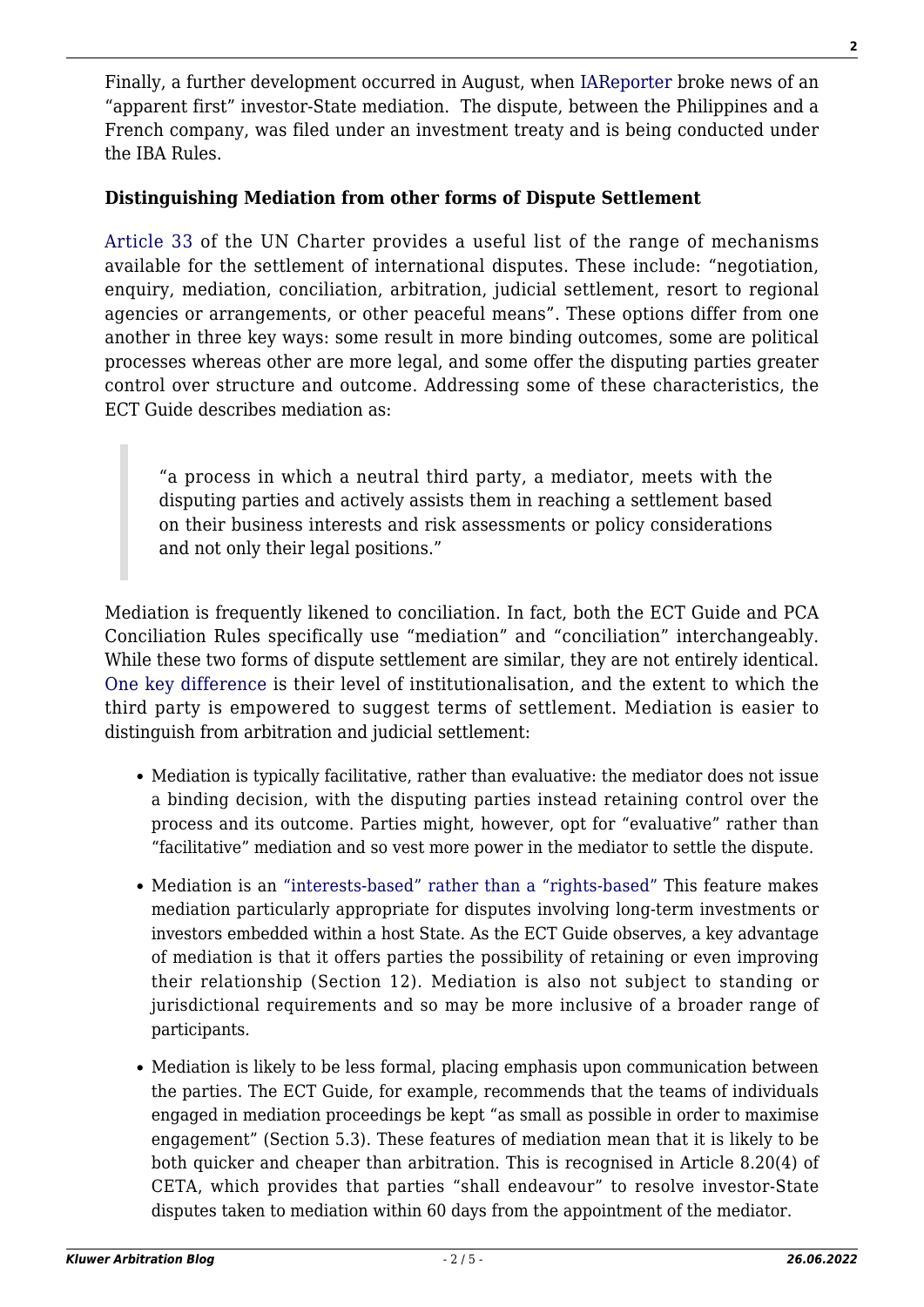These features of mediation may offer disputing parties advantages over other dispute settlement options. Parties might even merge different processes to address their own requirements. "[Med-arb](http://www.nortonrosefulbright.com/knowledge/publications/139445/the-medarb-qa)", for example, fuses mediation and arbitration by having one person act as mediator and arbitrator in a unitary process.

#### **Integrating Mediation with Arbitration**

The linkages between arbitration and mediation are particularly evident in the investor-State field in terms of institutions and personnel. Currently, mediation is being addressed by the same institutions, or in the same agreements, that address investment arbitration. The "apparent first" investor-State mediation also involves a well-known investor-State arbitrator as mediator. In addition to these sociological interactions, mediation might interact with arbitration procedurally in a number of ways.

Mediation might precede arbitration. The ECT Guide suggests that mediation could play a role during the "cooling-off" period under treaties, during which time disputing parties consult with one another to settle the dispute. Typically, investment treaties leave to disputing parties the choice of means by which this consultation might be achieved. This means that disputing parties can comply with these provisions without resorting to mediation. States could, however, introduce binding mediation requirements into future treaties. [Nancy Welsh and Andrea Kupfer Schneider](http://papers.ssrn.com/sol3/papers.cfm?abstract_id=2297650) suggest that such treaties "could require the parties' participation in….an initial mediation session, with the parties themselves then choosing whether to proceed further in mediation at that time".

Mediation can also occur during an arbitral proceeding. Both the IBA Rules (Article 2(4)) and CETA (Article 8.20) expressly contemplate this possibility. This use of mediation can support disputing parties to reach a settlement of their dispute or, if no settlement is forthcoming, to refine or narrow the issues to be addressed in the arbitral proceeding. There has been at least [one case](http://www.italaw.com/sites/default/files/case-documents/italaw3206.pdf) in which an investor-State tribunal specifically encouraged the disputing parties to make this use of mediation. In that case, the tribunal observed at the end of the hearing that "the aims of both sides seem to be approximately aligned, and that the black and white solution of a legal decision in which one side wins and the other side loses is not the optimum outcome in this case". On this basis, it recommended that the parties might "seek out somebody who might act as a mediator or reconciliatory" to settle the dispute.

Finally, mediation might offer an alternative to arbitration. The confidentiality of mediation makes it difficult to assess whether it is already playing a role in diverting disputes from arbitration. Depending on the applicable rules, parties may be required to keep confidential documents exchanged during mediation, the outcome or settlement terms, or even the fact that the mediation is taking place. In addition to the rather [peripheral role played by investor-State conciliation](https://icsid.worldbank.org/apps/ICSIDWEB/cases/Pages/AdvancedSearch.aspx?gE=s&cte=CD19), the enforceability of mediation settlements gives reason to conclude that mediation is unlikely to replace arbitration in the near future. While a mediation settlement results in a binding contract, further involvement of an arbitrator would be required to make that contract enforceable under treaties like the New York Convention. That said, UNCITRAL has [r](https://documents-dds-ny.un.org/doc/UNDOC/LTD/V16/045/69/PDF/V1604569.pdf?OpenElement)[ecently](http://www.uncitral.org/uncitral/commission/sessions/49th.html) made progress towards the development of an instrument for the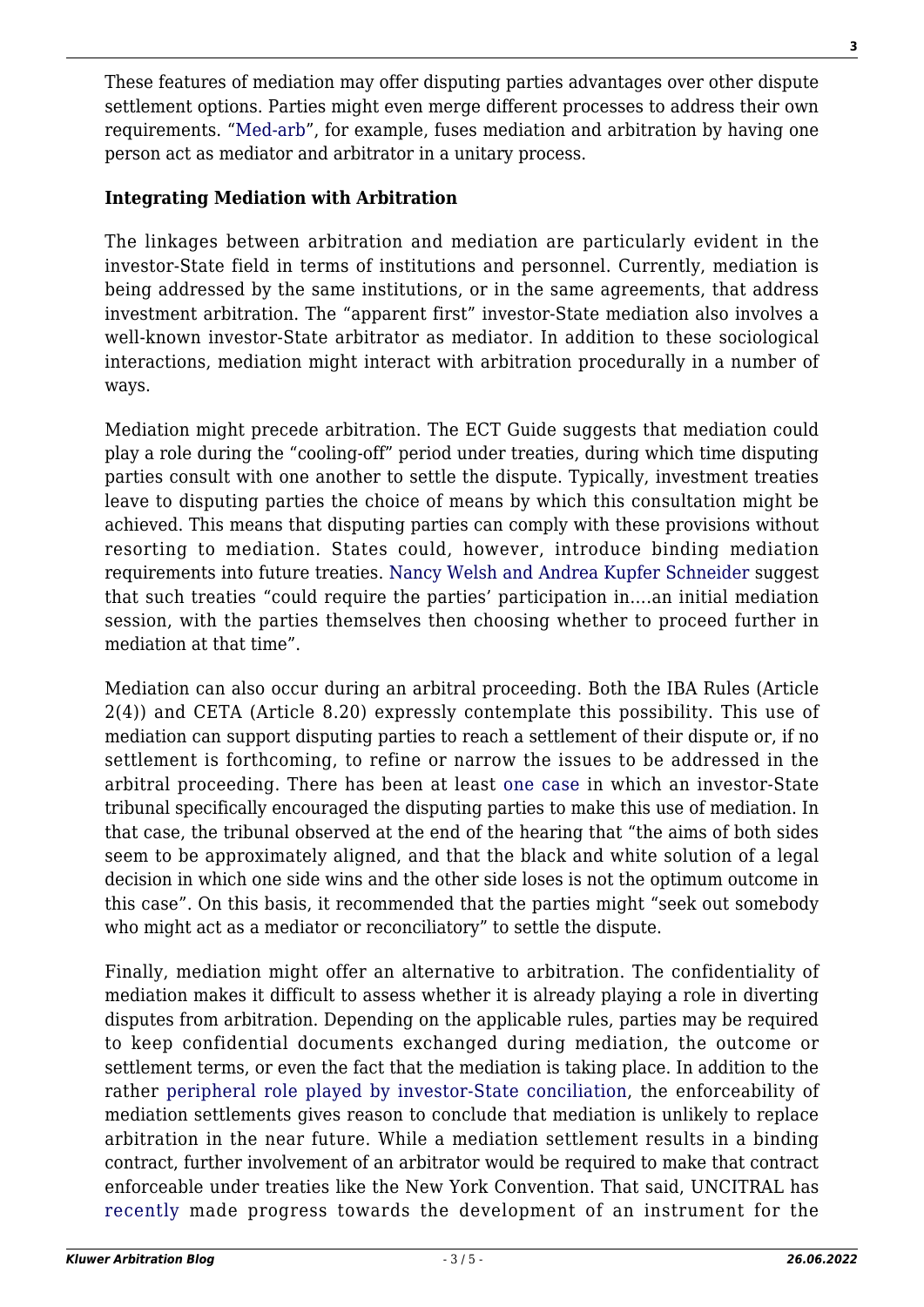enforcement of settlement agreements resulting from international commercial conciliation. Similar developments could in the future address issues of enforceability of settlement agreements resulting from investor-State mediation under treaties.

### **A Step in the Right Direction?**

In 2011, [Anna Spain](http://papers.ssrn.com/sol3/papers.cfm?abstract_id=1518131) lamented that mediation was "underappreciated" as a means of settling international disputes. She suggested that this may be because there were at that time no "universally accepted procedural rules governing the use and practice of mediation". This year's developments show that the tide may be turning. There is, however, reason for caution, particularly where there remain uncertainties around the standards of transparency that would attach to such methods of dispute settlement. Diverting investor-State disputes to mediation may undercut the important gains made in respect of transparency in investor-State arbitration. The ECT Guide specifically recognises that non-transparent use of mediation in the investor-State context may have implications for the legitimacy of settlement agreements. Confidentiality also makes it difficult to establish "[what works, when it works, and why it works"](http://papers.ssrn.com/sol3/papers.cfm?abstract_id=1518131). Nevertheless, these developments in investor-State mediation offer much food for thought. Given the possible ways in which mediation and arbitration might interact, it will be particularly interesting to see the extent to which they remain linked in future practice.

#### **Profile Navigator and Relationship Indicator**

Offers 6,200+ data-driven arbitrator, expert witness and counsel profiles and the ability to explore relationships of 13,500+ arbitration practitioners and experts for potential conflicts of interest.

[Learn how](https://www.wolterskluwer.com/en/solutions/kluwerarbitration/practiceplus?utm_source=arbitrationblog&utm_medium=articleCTA&utm_campaign=article-banner) **[Kluwer Arbitration Practice Plus](https://www.wolterskluwer.com/en/solutions/kluwerarbitration/practiceplus?utm_source=arbitrationblog&utm_medium=articleCTA&utm_campaign=article-banner)** [can support you.](https://www.wolterskluwer.com/en/solutions/kluwerarbitration/practiceplus?utm_source=arbitrationblog&utm_medium=articleCTA&utm_campaign=article-banner)

*To make sure you do not miss out on regular updates from the Kluwer Arbitration Blog, please subscribe [here](http://arbitrationblog.kluwerarbitration.com/newsletter/). To submit a proposal for a blog post, please consult our [Editorial Guidelines.](http://arbitrationblog.kluwerarbitration.com/editorial-guidelines/)*